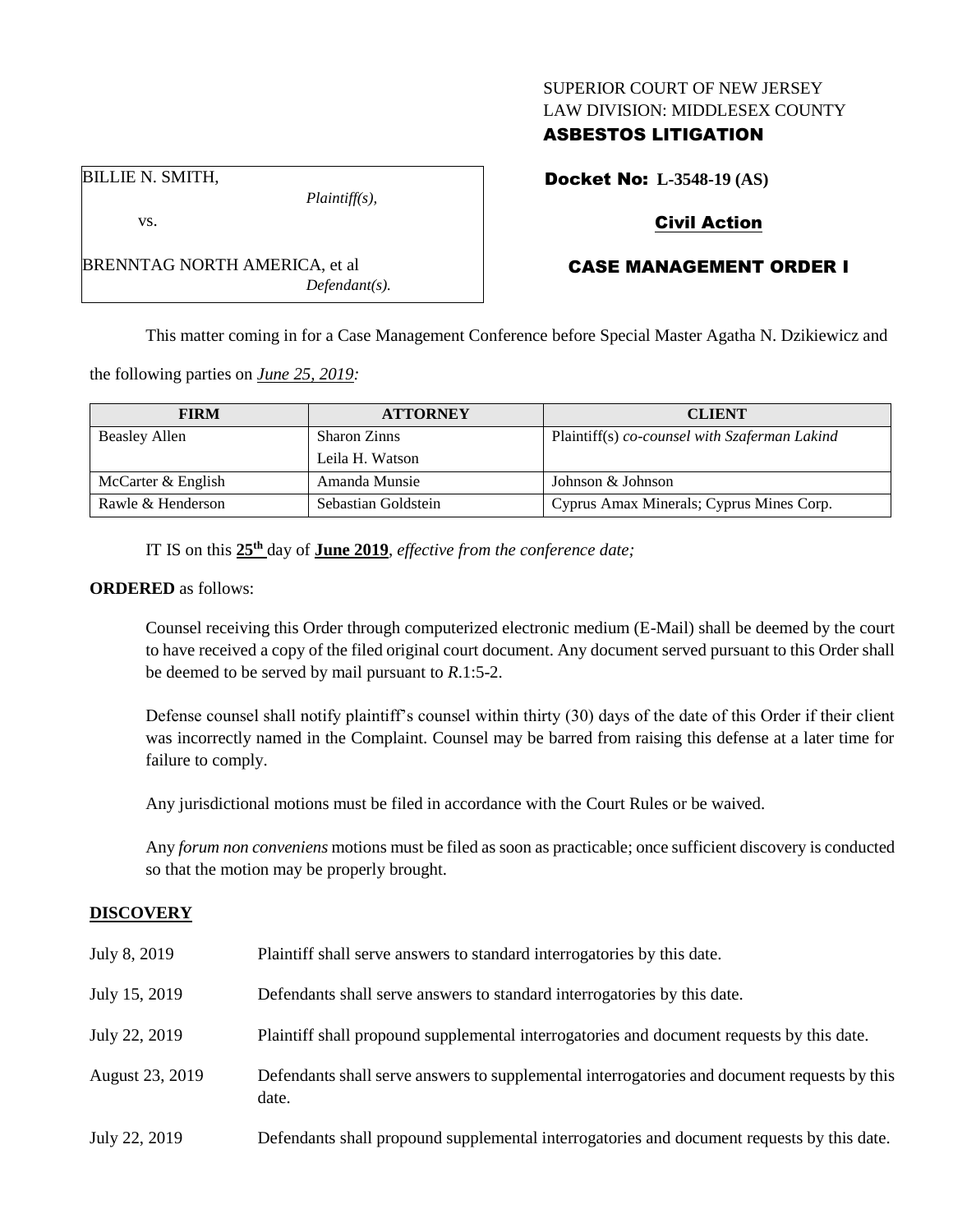| August 23, 2019   | Plaintiff shall serve answers to supplemental interrogatories and document requests by this<br>date.                                                                                                        |
|-------------------|-------------------------------------------------------------------------------------------------------------------------------------------------------------------------------------------------------------|
| November 22, 2019 | Fact discovery, including depositions, shall be completed by this date. Plaintiff's counsel shall<br>contact the Special Master within one week of this deadline if all fact discovery is not<br>completed. |
| November 22, 2019 | Depositions of corporate representatives shall be completed by this date.                                                                                                                                   |

### **EARLY SETTLEMENT**

December 13, 2019 Settlement demands shall be served on all counsel and the Special Master by this date.

#### **MEDICAL EXPERT REPORT**

| July 8, 2019     | Plaintiff shall serve executed medical authorizations (along with answers to interrogatories)<br>by this date.                                                                                                                                           |
|------------------|----------------------------------------------------------------------------------------------------------------------------------------------------------------------------------------------------------------------------------------------------------|
| July 8, 2019     | Plaintiff shall serve a diagnostic medical report and any medical records in plaintiff's<br>possession by this date.                                                                                                                                     |
| January 17, 2020 | Plaintiff shall serve medical expert reports by this date.                                                                                                                                                                                               |
| March 27, 2020   | Defendants shall identify its medical experts and serve medical reports, if any, by this date. In<br>addition, defendants shall notify plaintiff's counsel (as well as all counsel of record) of a<br>joinder in an expert medical defense by this date. |

### **LIABILITY EXPERT REPORTS**

- January 17, 2020 Plaintiff shall identify its liability experts and serve liability expert reports by this date or waive any opportunity to rely on liability expert testimony.
- March 27, 2020 Defendants shall identify its liability experts and serve liability expert reports, if any, by this date or waive any opportunity to rely on liability expert testimony.

### **SUMMARY JUDGMENT MOTION PRACTICE**

- April 10, 2020 Summary judgment motions shall be filed no later than this date.
- May 8, 2020 Last return date for summary judgment motions.

#### **EXPERT DEPOSITIONS**

June 5, 2020 Expert depositions shall be completed by this date. To the extent that plaintiff and defendant generic experts have been deposed before, the parties seeking that deposition in this case must file an application before the Special Master and demonstrate the necessity for that deposition. To the extent possible, documents requested in a deposition notice directed to an expert shall be produced three days in advance of the expert deposition. The expert shall not be required to produce documents that are readily accessible in the public domain.

 $\_$  , and the set of the set of the set of the set of the set of the set of the set of the set of the set of the set of the set of the set of the set of the set of the set of the set of the set of the set of the set of th